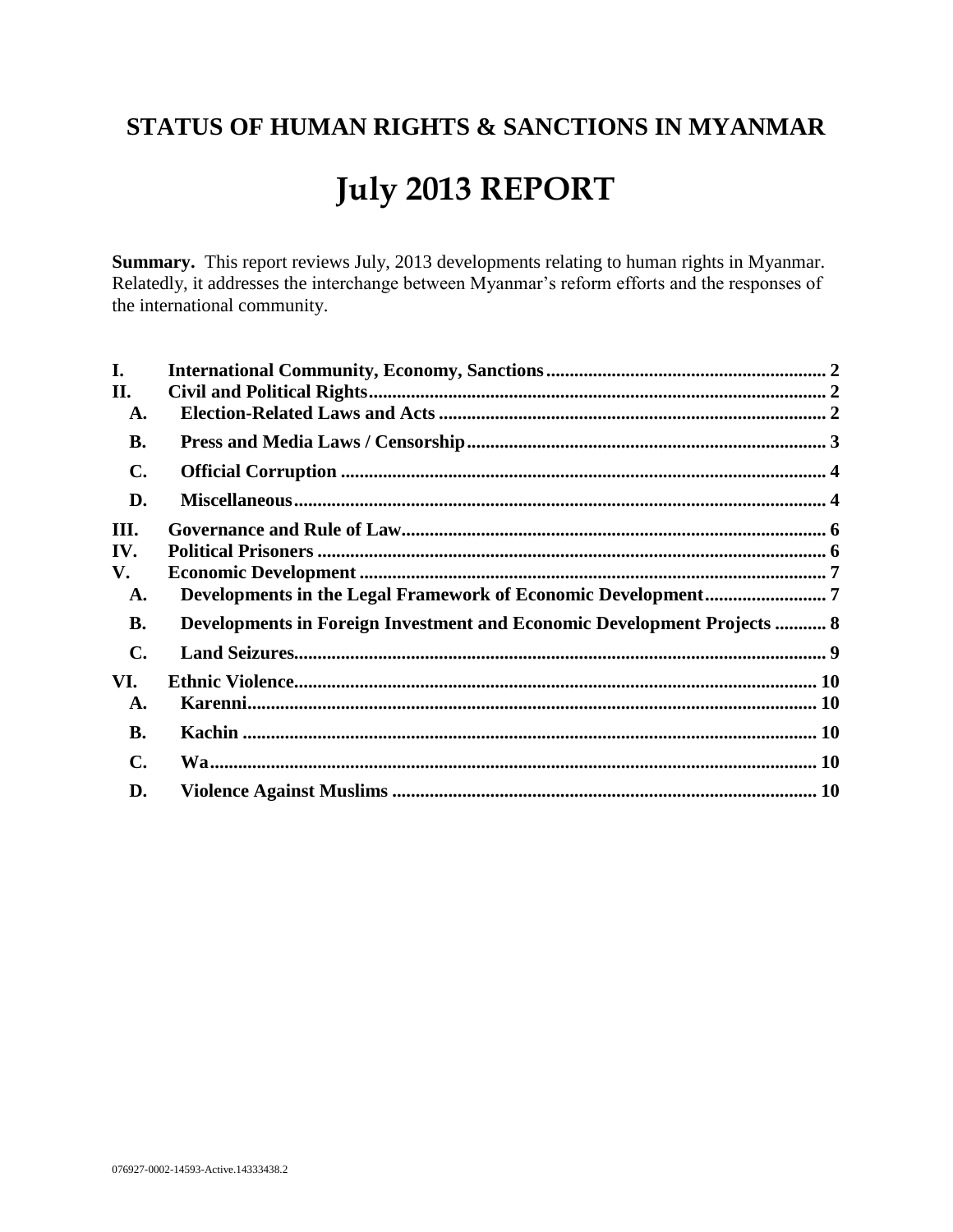# <span id="page-1-0"></span>**I. International Community, Economy, Sanctions**

In July, international leaders, including United Nations officials and heads of state, offered strong criticisms of Myanmar's treatment of Muslim minorities and other human rights abuses. The U.N. Secretary General Ban Ki-moon told the Group of Friends on Myanmar, a group of 14 nations including the United States, China and Japan, that he was "deeply troubled" by the "disturbing humanitarian situation" in Rakhine state and that there is a "dangerous polarization" in Myanmar that could provoke violence and undermine the reform process.<sup>1</sup> He called for Myanmar's government to address the "legitimate" grievances of minority communities, "including the citizenship demands of the Muslim/Rohingya in Rakhine."<sup>2</sup>

During President Thein Sein's first official visits to London and Paris, British Prime Minister David Cameron and French President Francois Holland each expressed concern about attacks by Buddhists on Muslims in Rakhine Province.<sup>3</sup> In a speech at Chatham House in London, a political research organization, Thein Sein acknowledged the violence between Buddhists and Muslims and promised a "zero-tolerance approach . . . against those that fuel ethnic hatreds." He also said that Myanmar has negotiated cease-fires with all but one rebel militia and expects to "turn a corner soon" and "very possibly, over the coming weeks . . . have a nationwide cease-fire and the guns will go silent everywhere in Myanmar for the very first time in over 60 years."<sup>4</sup> Thein Sein also pledged to free all remaining political prisoners by the end of 2013,<sup>5</sup> as discussed in greater detail in Section IV below.

Despite criticisms of human rights abuses by Myanmar's military and law enforcement, international offers of military cooperation have increasingly been extended to the government. During Thein Sein's visit to London, British Defense Secretary Philip Hammond issued a statement that British and Myanmar militaries would grow ties. "Reforming the Burmese military and pursuing a sustainable peace process will be key to Burma's stability and prosperity," said Hammond. "The focus of our defense engagement will be on developing democratic accountability in a modern armed forces, and we have offered training for the Burmese military to this end."<sup>6</sup> The next day, officials told reporters that the European Union will help Myanmar combat international crime, including drug smuggling and transnational trafficking, in a series of workshops on border management.<sup>7</sup> Reportedly concerned about Myanmar's growing military ties with the West, General Fan Changlong, deputy chairman of the Chinese Central Military Commission, visited Thein Sein and General Min Aung Hlaing, the commander-in-chief of Myanmar's military.<sup>8</sup> The generals discussed building strategic relations, maintaining regional peace and eliminating narcotics trade. Myanmar has long purchased weapons from China, but has never properly received military training from its northern neighbor. $9$ 

# <span id="page-1-2"></span><span id="page-1-1"></span>**II. Civil and Political Rights**

# **A. Election-Related Laws and Acts**

On July 18, 2013, Parliament finalized the composition of the 109 member committee that would review the 2008 Constitution. Based on the names of the members distributed in both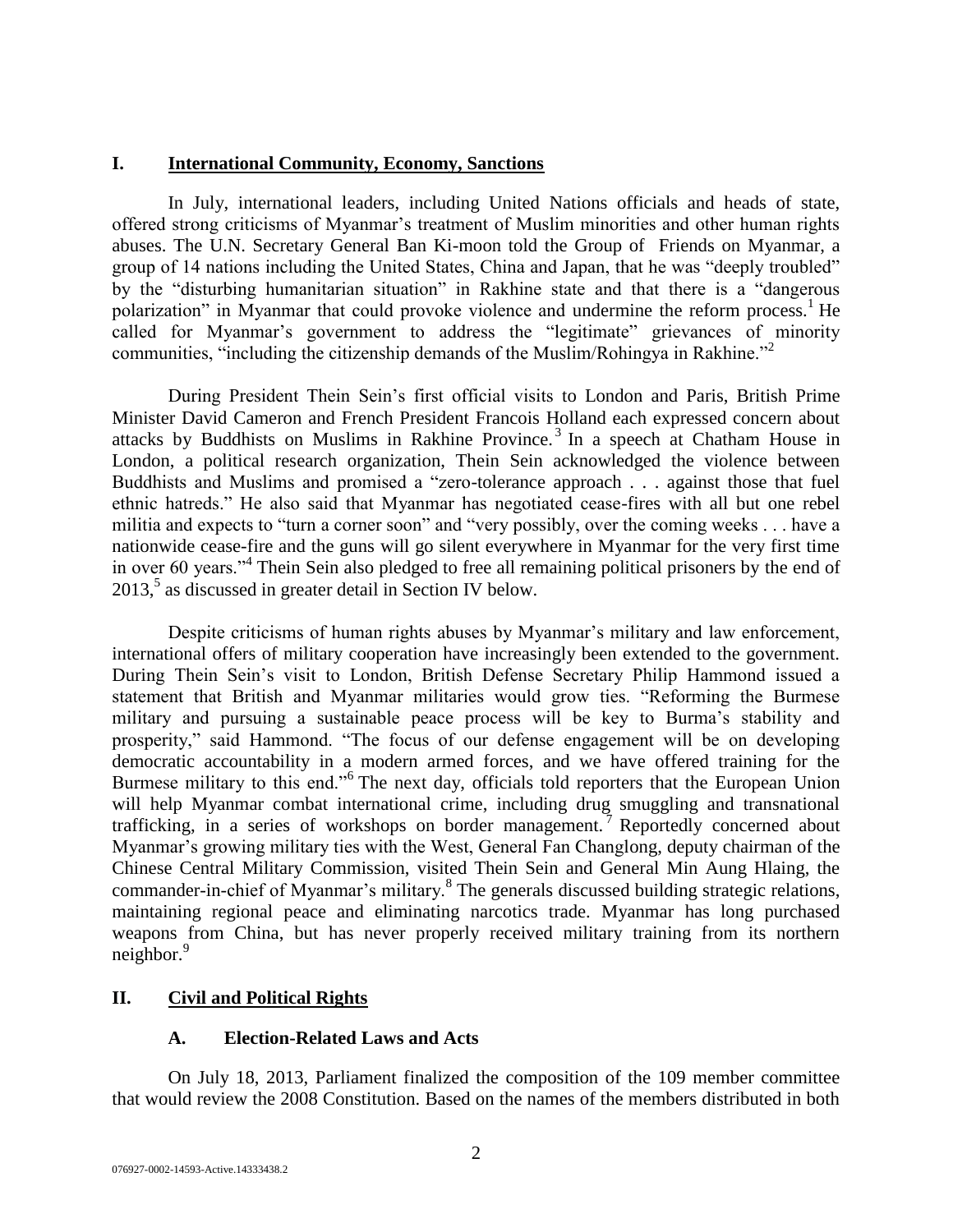the Lower and Upper Houses of Parliament, over 50 of the members will be selected from the ruling Union Solidarity and Development Party (USDP) while more than 40 will be from military personnel.<sup>10</sup> The opposition National League for Democracy (NLD) will be given seven seats on the committee with the remaining members made up of lawmakers from smaller parties and independent MPs.<sup>11</sup> The Deputy Speaker of the Lower House will act as Chairman of the committee while the Deputy Speakers of the Lower House and Upper House will serve as Vicechairmen. $12$ 

As mentioned in our June report, the amendment of the constitution is critical to allow Aung San Suu Kyi to run for president in the 2015 election. Accordingly, although the USDP and NLD have yet to reveal which constitutional provisions each party would push to amend, it is widely expected that among other proposed changes, the NLD will push to amend a constitutional provision that bars Suu Kyi from running for president because her late husband and two sons are foreign nationals.<sup>13</sup> However it is still uncertain as to whether there will be enough time before the election to obtain approval and also how much power the committee will be able to enforce. Aung Kyi Nyunt, a NLD Upper House MP said, "The committee's mandate is just to study the constitution for possible amendments. It does not have much power or authority. I don't know yet to what degree our recommendations will be accepted."<sup>14</sup>

In relation to Suu Kyi's eligibility to be part of the 2015 election, President Thein Sein said that, "as far as her candidacy is concerned I have no objections.".<sup>15</sup> President Thein Sein, who was visiting London and Paris as part of a tour aimed at securing Western aid also said that he is not preparing at the moment to contest the presidential election.<sup>16</sup> Thein Sein added that the Constitution was amendable, but added it was up to lawmakers to decide on amendments and if needed the provisions required would have to be put to a referendum.<sup>17</sup>

#### **B. Press and Media Laws / Censorship**

<span id="page-2-0"></span>Earlier this month, the Lower House of Parliament approved the amended Printing and Publishing Enterprise Bill despite opposition and criticism by the Myanmar Press Council (Interim). The Draft Bill, which is to replace the 1962 law, requires all publications to register with the government or risk spending six months in jail if they are unable to pay a 10 million kyat (US\$11,621) fine.<sup>18</sup> The Bill will still need approval from the upper house of parliament, before being signed into law by President Thein Sein. The Myanmar Press Council fears that the current Bill will reintroduce censorship in the former military dictatorship.<sup>19</sup> A June report by the Committee to Protect Journalists (CPJ) shares this concern stating that, "Some reporters said they felt that authorities have allowed just enough freedom to relieve international pressure, while at the same time bidding to impose new, less obtrusive modes of censorship and control."

Following the announcement of the approval, members of the Press Council have threatened to resign if the Bill were to be passed in its current form. The Press Council has appealed to the Upper House and the Lower House (the bicameral assembly) not to approve the law and will work to urge the Upper House to make further amendments.  $^{20}$  Thiha Saw, a member of the Press Council explained, "The draft Press Law would increase media oppression. The media isn't the fourth pillar if it is under the Legislature, an authoritarian government, and the judiciary. If this law is passed, the fourth pillar of a free media won't ever happen. That's why I'm here to complain."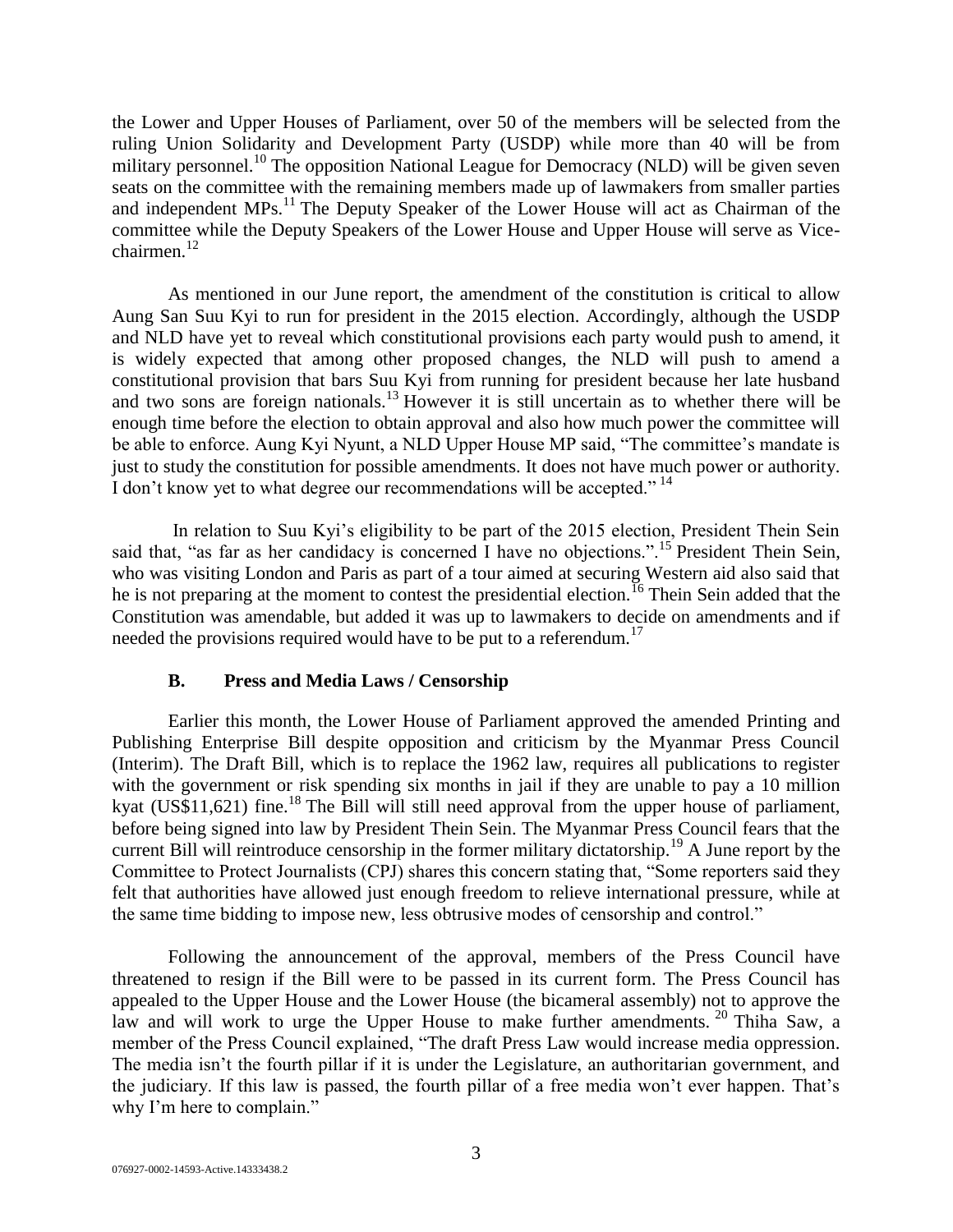The Press Council members are accusing the government of willfully deceiving them because supposedly promises made by the government during prior discussions have not been kept. Before the Draft Law was submitted for approval, the Ministry of Information and the Press Council had met several times, and during these discussions the Ministry had allegedly promised that anything the journalists objected to would not be included in the final version of the law.<sup>21</sup> However, Kyaw Min Swe explains that most of the journalists' amendments were not included when the Draft Law was submitted to the Lower House of Parliament.<sup>22</sup> The government denies any wrongdoing. Vice-Information Minister Ye Htut argues that, "Some parts of the Ministry of Information's submission were included in the draft law, and some were not. The same goes for the submission by Press Council. This is usual in legislation, and it is the procedure by which the Hluttaw acts, in accordance with democratic norms."<sup>23</sup>

The Press Council, formed in September of 2012, is composed of journalists and persons from social organizations throughout the country. Retired Judge U Khin Maung Aye is the chairman of the Council. <sup>24</sup>

# **C. Official Corruption**

<span id="page-3-0"></span>Fourteen officials from the Internal Revenue Department of the Finance Ministry (IRD) have been fired after taking bribes. The investigation started when low-ranking IRD officials reported that their bosses were receiving kickbacks from businessmen. A senior IRD official told *The Irrawaddy* that the fired officials include five deputy-directors and five officials in the IRD Rangoon Division, three deputy-directors from the IRD Mandalay Division, and one deputy-director from the IRD Moulmein Division. Fourteen more officials are expected to be punished pending further investigation. However, an officer in the Criminal Investigation Department of Rangoon's Insein Township stated that all of the officials will escape criminal charges of bribery.<sup>25</sup>

Parliament has approved a new anti-corruption bill, almost a year after it was first proposed.<sup>26</sup> The law will require all members of the executive, judicial, and legislative branches of government to declare their assets.<sup>27</sup> Those found to be corrupt will be charged by an anticorruption commission.<sup>28</sup> President Thein Sein objected to a requirement in the bill that members of the anti-corruption commission also list their personal property and wealth.<sup>29</sup> He proposed an amendment striking the provision, arguing that it went against Myanmar's 2008 Constitution.<sup>30</sup> Parliament rejected this amendment, pointing out that such a requirement was already included in the Union Government Law.<sup>31</sup> The Union Government Law requires those appointed by the president for the formation of a commission with parliamentary approval to send a list of their assets to the president.<sup>32</sup> Since members of the anti-corruption commission are appointed by the president with approval of Parliament, having them "submit the list of their assets and possessions to the president does not go against the constitution.<sup>33</sup>

## **D. Miscellaneous**

<span id="page-3-1"></span>Forty-two child soldiers were released from the Myanmar Armed Forces, as international pressure continues to mount. Thirty-four of those released were under the age of 18, while the remaining 8 were young people who had been originally recruited as children. According to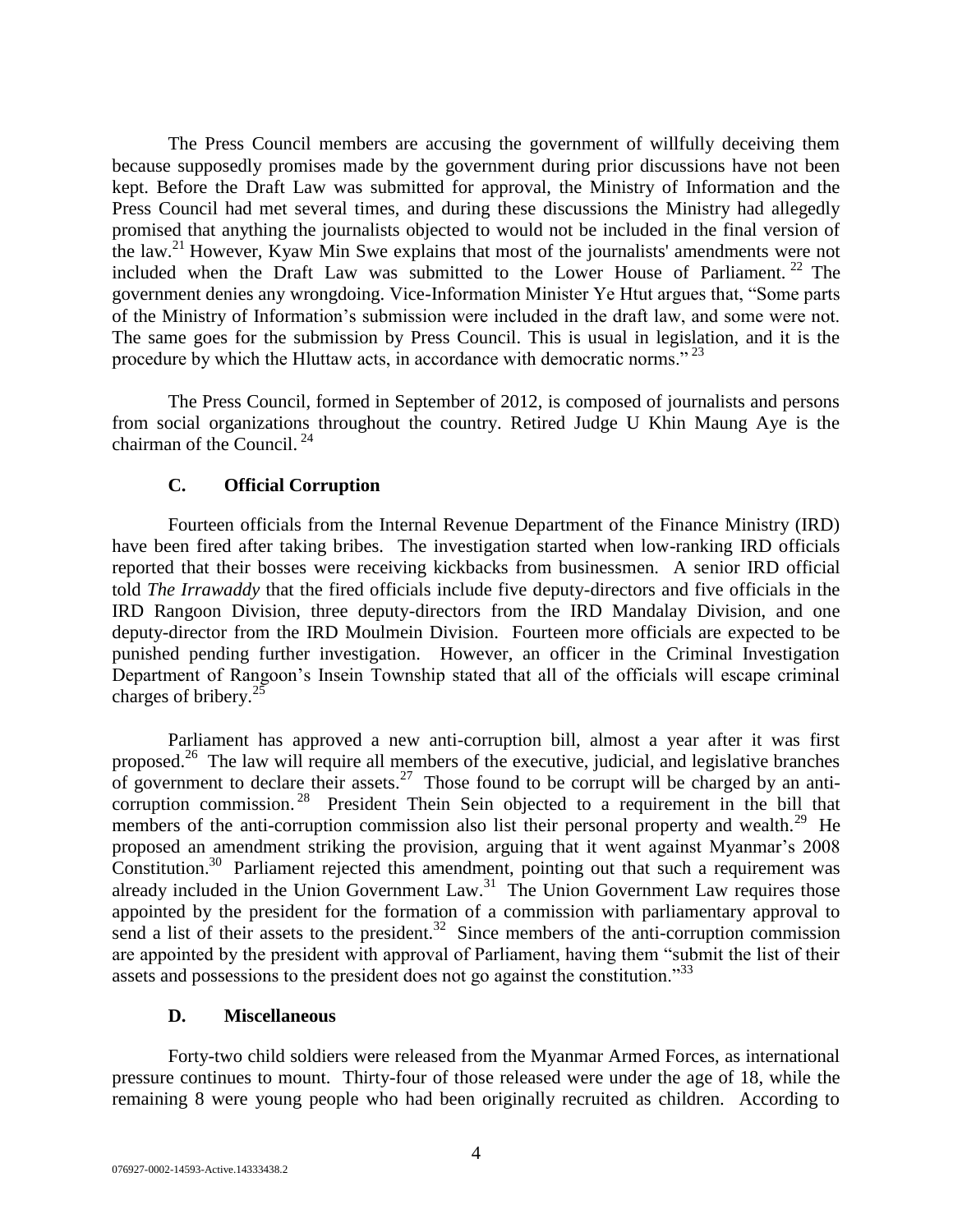UNICEF, the army has released over 520 children from the army since 2006. But the country has been slow to halt the recruitment of children into its armed forces. In June 2012, Myanmar and the U.N. signed a Joint Action Plan where the government and armed forces committed to ending the recruitment and use of children in the armed forces by the end of 2013. So far, the military has failed to meet clear benchmarks laid out in the plan. According to children's rights advocacy director Jo Becker, "the military has failed to meet even the basic indicators of progress" and "it [may] be too late to make good on its pledge to end all recruitment and use of child soldiers by the end of the year."<sup>34</sup>

At a ceremony commemorating World Population Day, Vice President Dr. Sai Mauk Kham announced his support for ending underage marriage and unsafe abortion practices.<sup>35</sup> The United Nations Population Fund also outlined a proposal for an increase in local services, such as contraception, STI and HIV clinics, maternal health services, and post-abortion care.<sup>36</sup> The adolescent birth rate is 16.9 per thousand among those aged 15-19, according to a 2007 survey, a figure which the Vice President claims is high in comparison to the country's ASEAN neighbors.<sup>37</sup> He also pledged continuing commitment to the goals of the Population and Development Plan of Action and Millennium Development Goals, stressing the need for universal access to information and services on reproductive health.<sup>38</sup>

Gay rights activists plan to file a lawsuit against Mandalay police officers, stemming from allegations that the police officers abused twelve homosexual detainees.<sup>39</sup> On July 6, twelve homosexuals were arrested near Mandalay's Sedona Hotel, at a spot known for its scenic views of the city's moat, and an area where homosexuals and other transgender sex workers are known to gather.<sup>40</sup> After the arrest, the detainees told *The Irrawaddy*, they were abused verbally and physically.<sup>41</sup> They were beaten, forced to do "frog jumps," and act as though they were walking a catwalk before they were put into their cells.<sup>42</sup> Myat Noe, a member of a famous gay dance troupe and one of the detainees, said they were told to shout that they are "not women but men." Because their voices sounded feminine they were beaten further.<sup>43</sup> The police have denied any wrongdoing, maintaining that the officers acted professionally in carrying out their duties.<sup>44</sup> All twelve detainees have been released on bail, after signing an agreement stating that they would not dress like women and would stay away from the area where they were arrested.<sup>45</sup>

Supporters of the draft proposal known as the "Interfaith Marriage Law" have collected over 2.5 million signatures in an effort to restrict marriage in Myanmar between Buddhists and Muslims.<sup>46</sup> Ultra-nationalist Buddhist monk U Wirathu told *The Irrawaddy* that the signatures would be sent alongside the proposed law to Parliament.<sup>47</sup> If passed, the law would restrict interfaith marriages between Buddhist women and men of other religions.<sup>48</sup> Buddhist women would be forced to get permission from their parents and local government officials before they could marry a man from any other faith.<sup>49</sup> Non-Buddhist men would be required to convert to Buddhism in order to marry a Buddhist woman.<sup>50</sup> The proposal has garnered harsh criticism for its alleged violations of basic human rights. Senior monks have distanced themselves from the proposal, and women's rights groups continue to voice opposition.<sup>51</sup>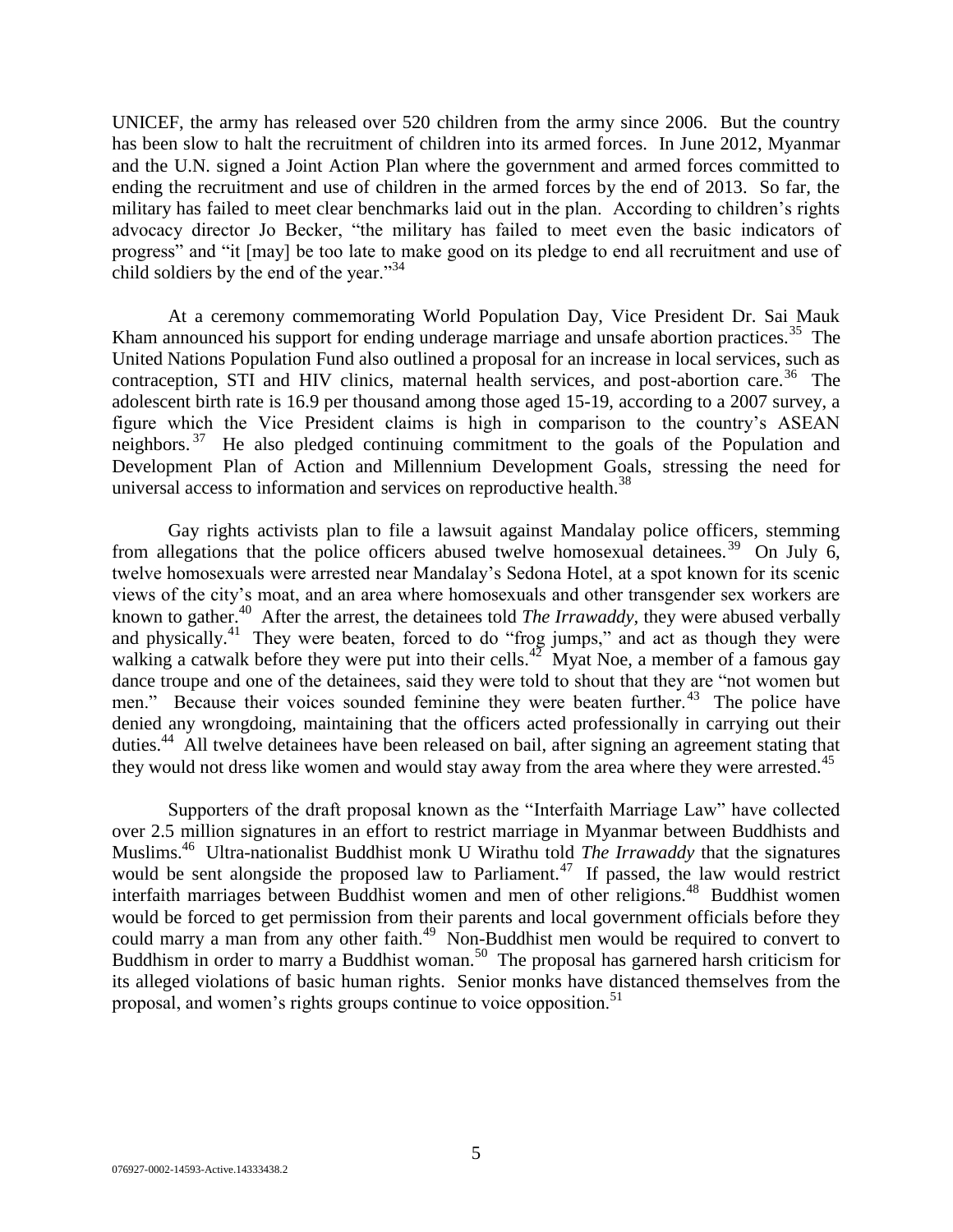#### <span id="page-5-0"></span>**III. Governance and Rule of Law**

Autonomy is expected for universities. Parliament's Education Promotion Committee has been reviewing draft legislation which could be included in a national education bill drafted by the Ministry of Education. Zaw Htay, director general of the ministry's Higher Education Department, told *The Irrawaddy* that ministry officials "have been planning for universities to be autonomous institutions [empowered to make decisions on university affairs]." If passed, the education bill is expected to grant all 168 universities autonomy over curricular and administrative decisions, something they have lacked for over a half-century.<sup>52</sup>

President Thein Sein's administration reshuffled its cabinet for the first time this year.<sup>53</sup> Four Union ministers from the Energy, Industry, Labor, Employment and Social Security, and Rail Transportation ministries were rotated.<sup>54</sup> Ten deputy ministers from the President's Office, Education, Labor, Employment and Social Security, Rail Transportation, and Science and Technology ministries were also reshuffled, including the appointment of six new deputy ministers.<sup>35</sup> The two deputy ministers from the Ministries of Education and Rail Transportation were allowed to voluntarily resign.<sup>56</sup> Brig-Gen Zaw Win, deputy chief of the Myanmar Police Force, was promoted to chief of the police force, replacing Brig-Gen Kyaw Kyaw Tun, who will continue to serve as deputy home affairs minister. President Thein Sein has offered no explanation for the changes.<sup>57</sup>

#### <span id="page-5-1"></span>**IV. Political Prisoners**

On Monday, July 15, President Thein Sein announced during a European tour that he intends to free all remaining prisoners of conscience by the end of the year.<sup>58 "By</sup> the end of the year there will be no prisoners of conscience in Myanmar," President Thein Sein told an audience in London. He added that a special committee was reviewing every political prisoner's case.<sup>59</sup>

To that effect, beginning in late July, Myanmar started releasing approximately 70 political prisoners.<sup>60</sup> Groups remain skeptical, however, that this announcement and subsequent release do not signify any substantive change in how the country will approach human rights or rule of law practices. Critics say that despite this recent news, the government continues to arrest whistle-blowers fighting corruption along with farmers and activists resisting illegal seizures and the environmental degradation of their land.<sup>61</sup> A further concern still is that the laws and regulations that landed many of the political prisoners in jail to begin with remain largely in place.

In particular, Amnesty International criticized the government for detaining a prominent Rohingya lawyer, U Kyaw Hla Aung, on the same day as President Thein Sein's announcement that the government would release all political prisoners.<sup>62</sup> The group accused Myanmar police of targeting the 74-year old because of his work as a Rohingya human rights advocate.<sup>63</sup>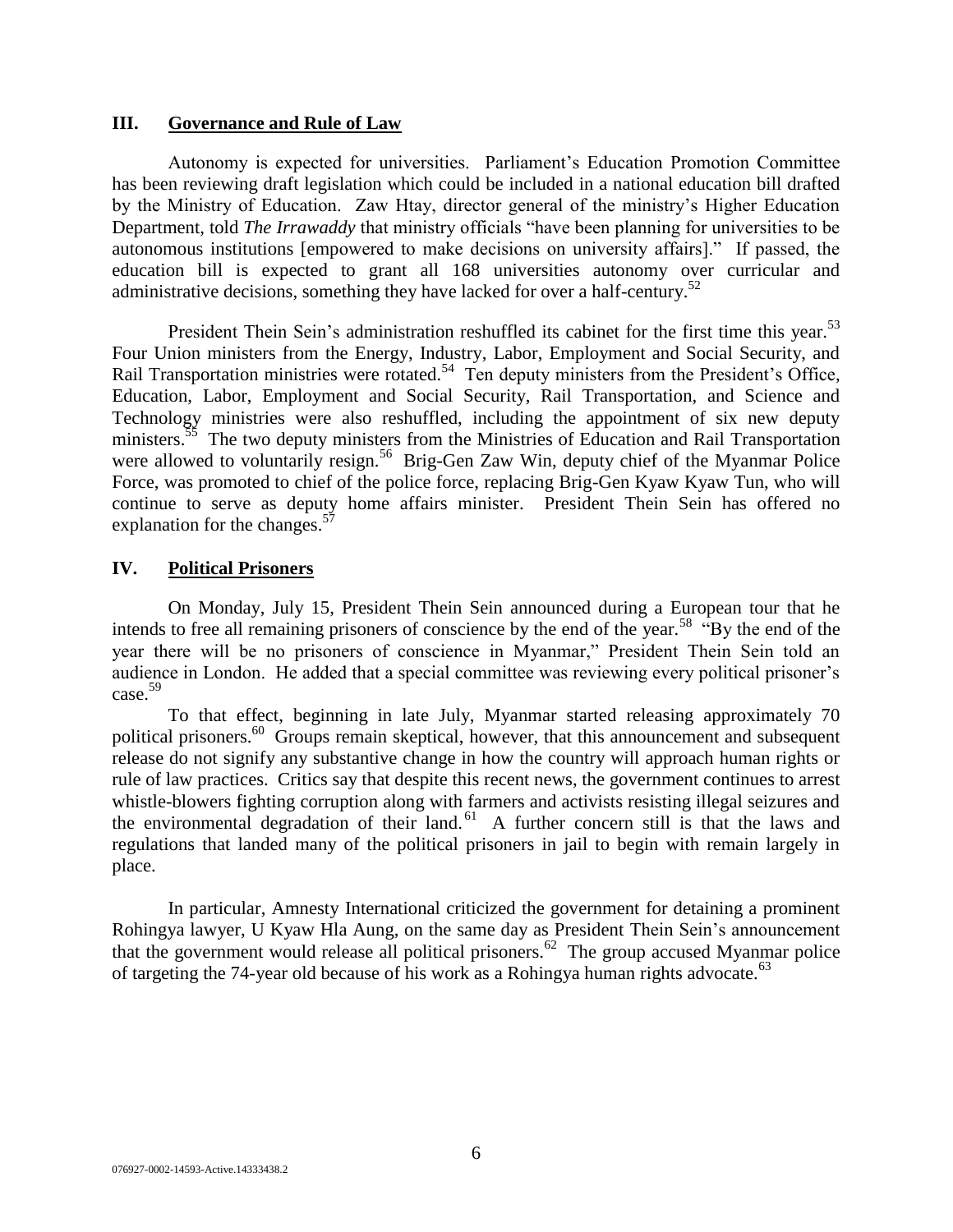#### <span id="page-6-1"></span><span id="page-6-0"></span>**V. Economic Development**

#### **A. Developments in the Legal Framework of Economic Development**

On July 11th, President Thein Sein signed the Central Bank Law – also mentioned in last month's report – which took effect immediately.<sup>64</sup> The new law will establish a central bank free from government interference.<sup>65</sup> The goals of the central bank are "the stability of money, the stability of the banking system, [] the development of effective payment systems," and support for the government's general fiscal policy.<sup>66</sup> Some rules and regulations on the central bank have already been drawn up, including a regulation that details how joint-venture banks can be set up with foreign lenders. $67$ 

The Central Bank Law aims to establish the central bank as an independent body.<sup>68</sup> Previously, the central bank had been under the control of the Finance and Revenue Ministry, and was primarily used to loan money to the government.<sup>69</sup> Newfound autonomy will allow the central bank to independently adjust interest rates, and engage in currency and exchange operations.<sup>70</sup> The law now mandates parliamentary approval for loans to the government, and that the Board of Directors be appointed by the president and approved by parliament, instead of merely being appointed "by the government." <sup>71</sup> Further, any appointment to the board automatically terminates a person's tenure as a public officer or member of Parliament, and they are banned from having any other employment or owning more than 5 percent of a company's equity.<sup>72</sup> The central bank also plans to double its staff, set up new departments, and establish four committee in charge of: (1) monetary policy; (2) financial stability; (3) payment systems; and (4) foreign-exchange management.<sup>73</sup>

Myanmar is also preparing to launch its own stock exchange. Deputy Minister for Finance and Revenue, Maung Maung Thein, confirmed earlier this month that Myanmar will begin the implementation of the stock exchange this year.<sup>74</sup> Although earlier reports estimated that the stock exchange market will not be established until 2015, preparations are already under way.<sup>75</sup> During this process, the Central Bank of Myanmar will receive assistance from the Daiwa Research Institute and Japan's Tokyo Stock Exchange.<sup>76</sup>

During a July parliamentary meeting, Deputy Minister Sett Aung opined that Myanmar's Company Act of 1914 "is outdated and does not reflect the current situations."<sup>77</sup> According to the deputy minister, the 1914 Company Act will be redrawn with assistance from the Asia Development Bank.<sup>78</sup> The 1914 Company Act hurts local businesses because under its terms, any company in which foreigners invest one dollar or more shall be regarded as a foreign company that cannot own immovable assets and must pay tax rates set for foreigners.<sup>79</sup>

The draft Law on Enhancing the Economic Welfare of Farmers, written by members of the parliament ("MPs") with advice from legal experts, generated significant debate. <sup>80</sup> At a meeting this month, seventeen representatives from the Farmer's Network met with the Agriculture, Livestock and Fishery Development Committee for four hours and discussed their objections to the proposed law.<sup>81</sup> Under the draft bill, an Agriculture Marketing Committee will set minimum prices for agricultural products. $82$  However, some experts predict that the pricesetting would "result in a large rise in the cost of living in Myanmar" and "aggravate the poverty of the poorest section of the population in the country."<sup>83</sup> Farmers are also concerned because the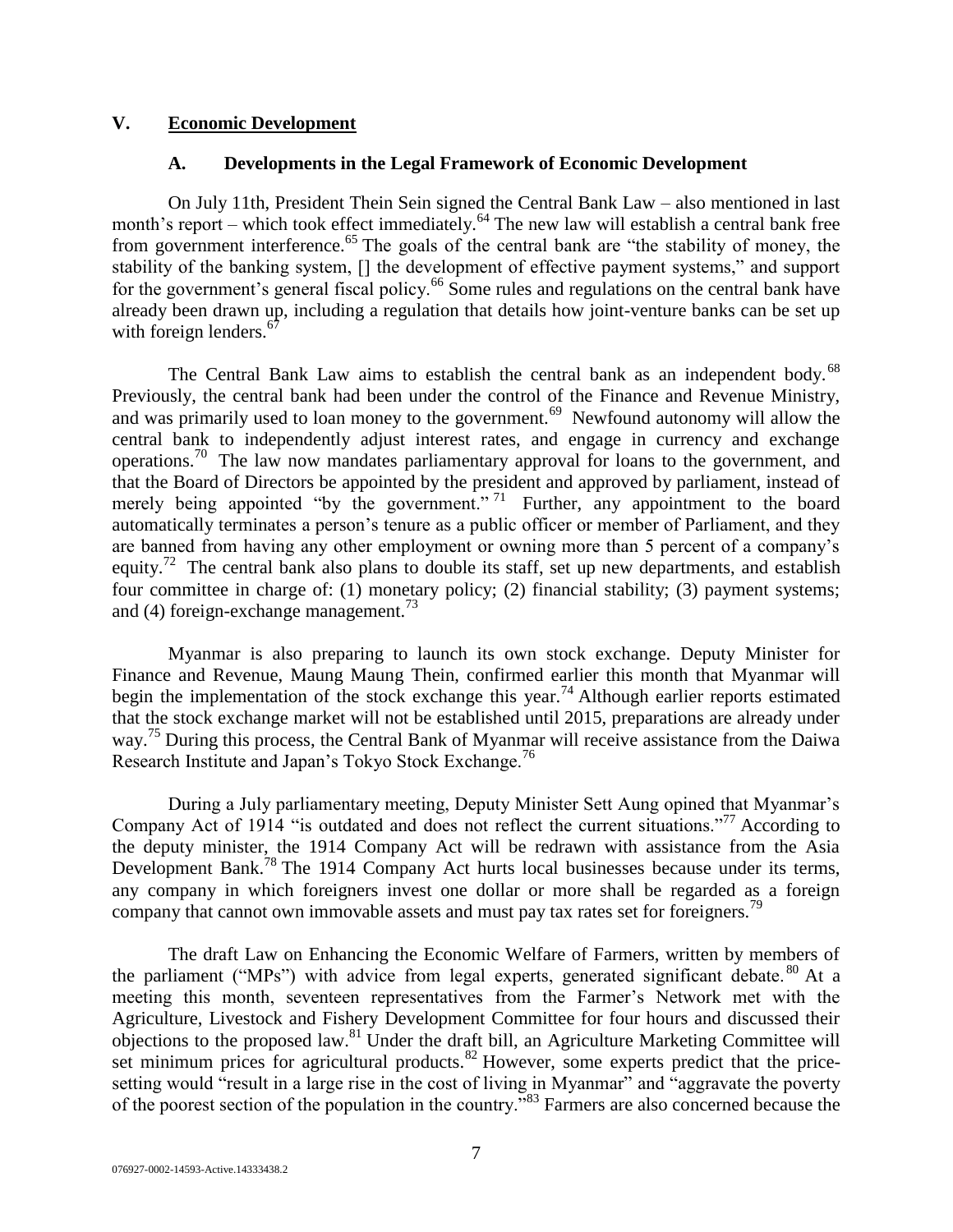law defines agribusinesses as farmers, which allows agribusiness to sell their products to the government.<sup>84</sup>

## **B. Developments in Foreign Investment and Economic Development Projects**

<span id="page-7-0"></span>According to the Directorate of Investment and Companies Administration ("DICA"), companies from Thailand, Singapore, Britain, China and India have collectively invested over US \$423 million dollars in Myanmar between May 31st and June 30th of this year. <sup>85</sup> Total foreign investment from 32 counties in Myanmar is over US \$42 billion dollars as of May 31st, 2013.<sup>86</sup> Foreign investments are concentrated in the production sector, garment industry and hotel sectors.<sup>87</sup>

As of July 19th, 2013, Myanmar is set to benefit once again from a preferential trade agreement with the European Union ("EU"); the preferences for Myanmar were suspended in 1997 due to the country's violations of international conventions on forced labor. <sup>88</sup> The trade preferences will be applied retroactively to June 13th, 2012, the day that the International Labor Organization first recognized Myanmar's progress on the labor rights front. <sup>89</sup> Under this arrangement, Myanmar will have duty-free and quote-free access to European markets.<sup>90</sup>

This month, there was significant activity in Myanmar's transportation sector. First, Myanmar approved plans to build a new international airport at Hanthawady, central Bago, in order to accommodate the anticipated influx of tourism by  $2017$ .<sup>91</sup> Earlier this month, the Department of Civil Aviation, Ministry of Transport invited qualified firms to bid on the airport project.<sup>92</sup> Four companies – Incheon Airport Consortium, Yongram-CAPE-JGC Consortium, Vinci Airport (France) and Taisei Corporation – submitted their proposals for the contract. <sup>93</sup> The completed Hanthawaddy International Airport will occupy an area of 3,294 hectare and will cost around US \$1 billion to build.<sup>94</sup> Moreover, it is expected to handle up to 12 million passengers a year and may be expanded to accommodate up to  $35$  million passengers.<sup>95</sup> Second, the Ministry of Rail Transport and the Road Transport Department recently selected the South Korea-based Busan Express Bus Terminal Company and two local companies, Forever Green Right Services Company and Moe Thaut Hnin Company, to operate transport services as a joint venture.<sup>96</sup> The three companies will be responsible for the construction of terminal buses, vehicle maintenance and passengers' transportation.<sup>97</sup>

A Myanmar-China natural gas pipeline – co-invested by six companies from China, Myanmar, South Korea and India – started to deliver gas to China this month.<sup>98</sup> The pipeline is part of the Myanmar-China Oil and Gas Pipeline project and has an expected annual throughput of 12 billion cubic meters.<sup>99</sup>

July, 2013 saw an influx of foreign interest and investment activity in Myanmar. The United Kingdom pledged to invest over US \$385 million in Myanmar in the next two years.<sup>100</sup> During President Thein Sein's trip to the UK this month, he also encouraged UK companies to invest in Myanmar's economy, such as the natural resources industry.<sup>101</sup> Economic ties between Myanmar and South Korea are improving as well. At a joint Myanmar-South Korea economic cooperation meeting, the South Korean government agreed to provide US \$500 million in loans to Myanmar from its Economic Development Cooperation Funds.<sup>102</sup> The joint committee also discussed eight areas of cooperation covering 39 projects, including those in the infrastructure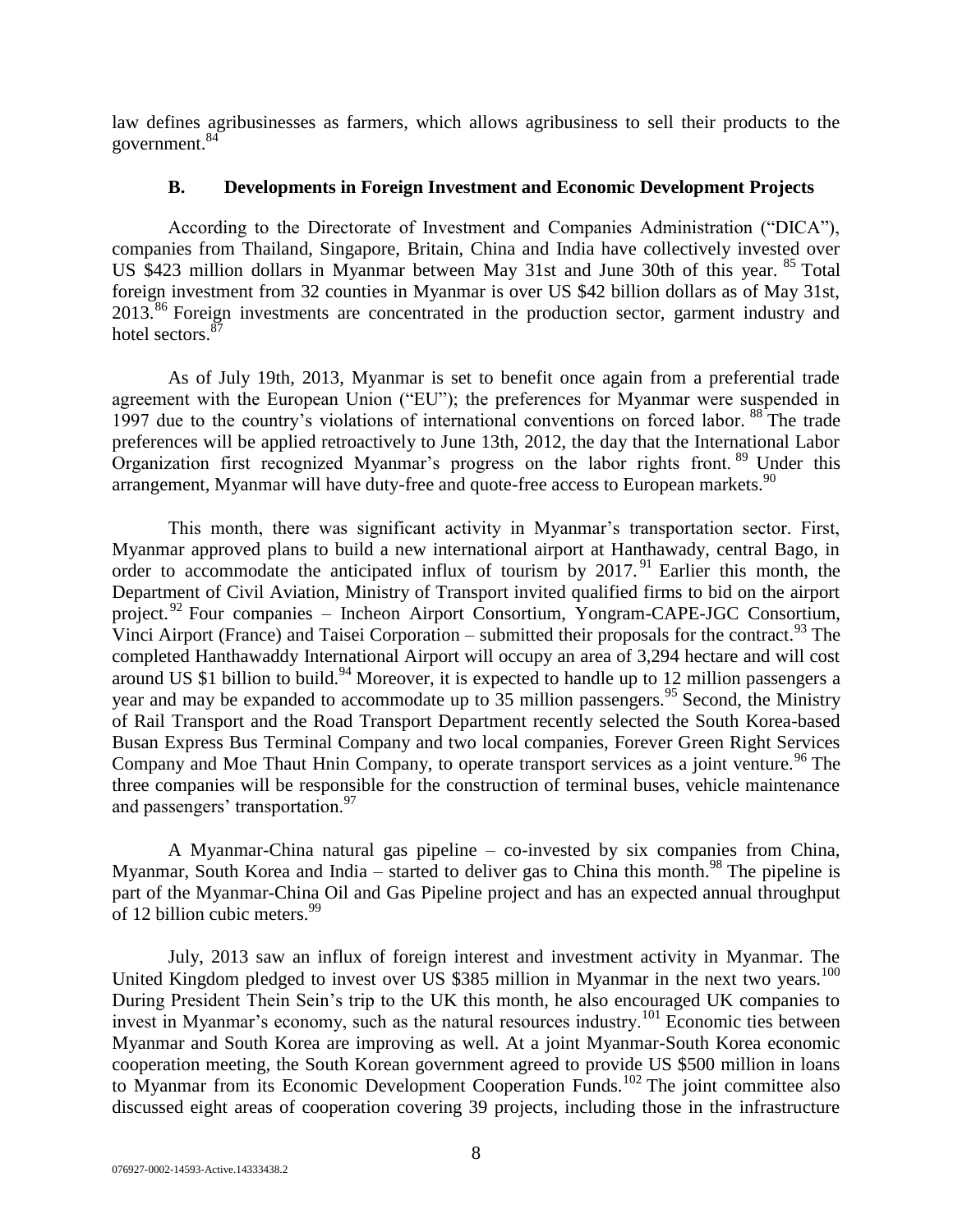development and the services and sports sectors.<sup>103</sup> In addition, the Taiwan-based E.SUN Bank opened a representative office in Yangon.<sup>104</sup> The bank will provide financial advice to Taiwanese traders operating in Myanmar and monitor Myanmar's political, legal, and social trends, as well as any other related news that may be of interest to Taiwanese businessmen.<sup>105</sup> Finally, multiple foreign automobile companies, including Mercedes-Benz, <sup>106</sup> Nissan, <sup>107</sup> General Motors, <sup>108</sup> Mitsubishi and Nippon Koei<sup>109</sup> expressed interest in Myanmar. Japan-based Mitsubishi Materials Corporation also met with officials from Myanmar's DICA to discuss its investment plans and the rules and regulations on foreign investment. $110$ 

#### **C. Land Seizures**

<span id="page-8-0"></span>On July 25, 2013, at least 400 people gathered in front of a public park in Yangon to protest the former military regime's land seizure in 1991.<sup>111</sup> The protesters alleged that military officials and the then township law and order restoration council members forced out the residents living in three Migyaungkan wards in Thingangyun township. <sup>112</sup> As a result, the residents had to resettle on the fringes of the city.<sup>113</sup> The protesters demanded the return of the seized land to the public. $114$ 

During the Union Assembly meeting this month, MPs discussed a report from the investigation commission on land seizure issues.<sup>115</sup> The investigation commission received over 10,000 complaints from all over the country, yet many remain unsolved. MPs urged the government to take prompt action to remedy the situation.<sup>116</sup> For instance, one MP suggested that "[c]onfiscated farmlands that fall outside the area of military regiment expansion should be given back to the farmers as soon as possible." $117$ 

At a recent parliamentary session, the Minister for Defense, Lt-Gen Wai Lwin, estimated that "[t]he total amount of land confiscated by the army from farmers across Myanmar is equivalent to an area larger than Yangon city district—over 297,000 acres [460 sq miles]."<sup>118</sup> However, after reviewing half of all complaints, the military will return a fraction of the farmland it forcibly seized.<sup>119</sup> As of now, only 18,364.49 acres of unused farmlands confiscated by the military will be returned to their rightful owners.<sup>120</sup> The rest of the lands, Lt-Gen Wai Lwin stated, cannot be returned for security reasons because of their proximity to military bases.<sup>121</sup> He added that "the farmers need to stop staging protests or their fight to win back their lands." $^{122}$ 

Myanmar's development projects are also fueling the land confiscation problem. Officials took land from local residents to make room for the Thilwa Special Economic Zone project.<sup>123</sup> At a recent meeting with the residents, the officials from the Myanmar Port Authority announced that they will only compensate for the crops on the confiscated land, not the land itself.<sup>124</sup> Instead, residents must submit a complaint to the authorities for land compensation, because "these lands have been bought by the Human Settlement and Housing Development."<sup>125</sup> Additionally, residents in the Magwe Region's Ngape township and in Shan State's Kyaukme township have yet to receive compensation for their land confiscated for the Myanmar-China pipeline project – even though the pipeline has started delivering gas to China, as noted above.<sup>126</sup>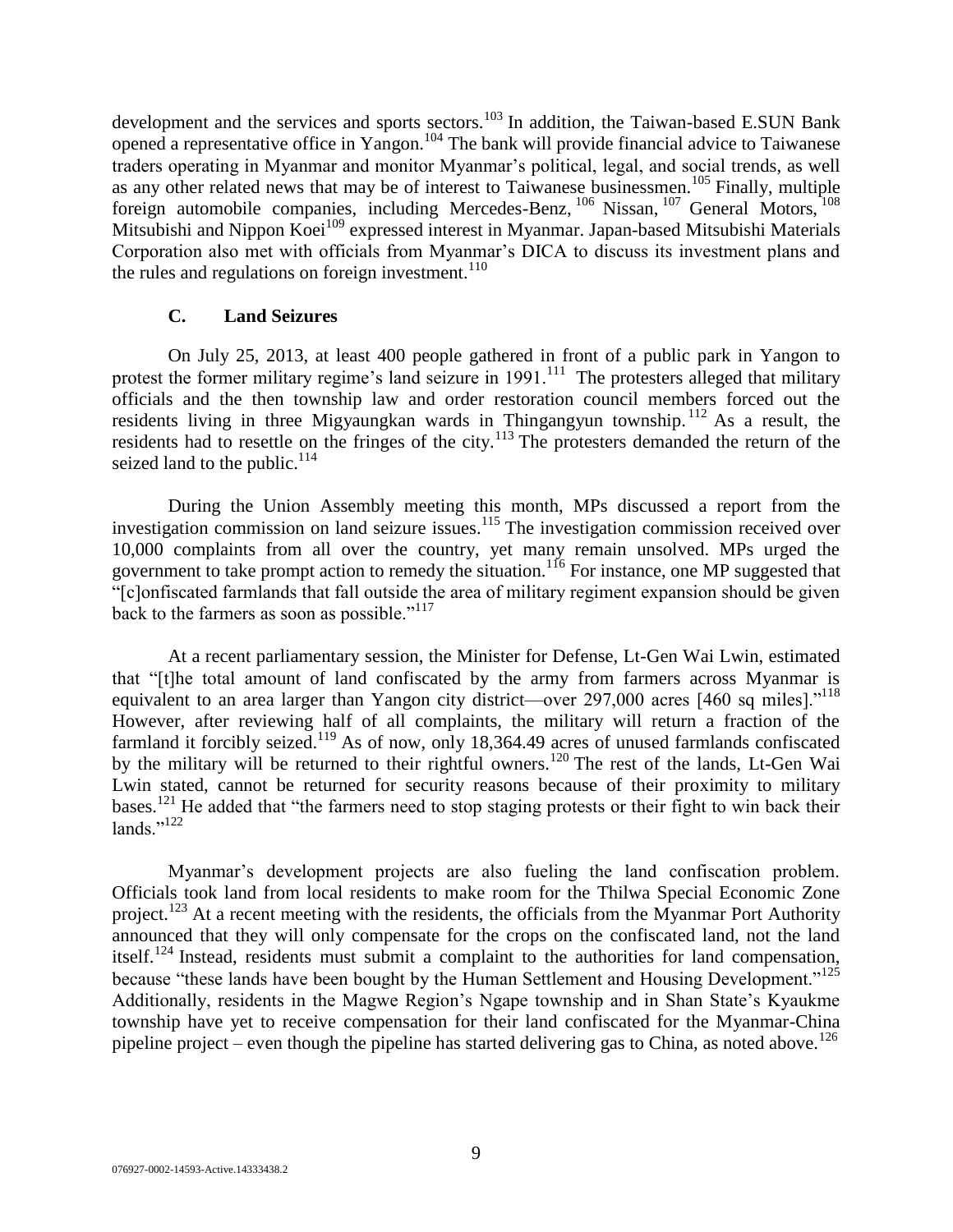## <span id="page-9-1"></span><span id="page-9-0"></span>**VI. Ethnic Violence**

## **A. Karenni**

Representatives from the Karenni National Progressive Party (KNPP) and the government reached an eight-point peace agreement in June 2012 and agreed on June 20, 2013 to form a panel to monitor their agreement.<sup>127</sup> The agreement includes a nationwide ceasefire, plans of resettling thousands of displaced persons, land mine clearance and the expectation of continued political dialogue.<sup>128</sup> The parties agreed to form a local peace monitoring committee which consists of representatives and community leaders from each side.<sup>129</sup>

## **B. Kachin**

<span id="page-9-2"></span>Since the signing of the seven-point ceasefire deal between the government and ethnic rebels from the Kachin Independence Organization (KIO) on May 30, 2013, in which the parties reportedly agreed to "undertake efforts to achieve de-escalation and cessation of hostilities," there have been over 20 clashes between the two sides.<sup>130</sup> The conflict has resulted in the displacement of at least  $100,000$  civilians, as well as numerous human rights violations.<sup>131</sup> Recently, the government has been accused of attacking the Kachin and killing at least two civilians.<sup>132</sup>

# **C. Wa**

<span id="page-9-3"></span>The United Wa State Army (UWSA), an ethnic armed force in Myanmar, was the first to sign an initial ceasefire agreement with the civilian government that took power in  $2011$ .<sup>133</sup> That 2011 accord was tested in recent weeks as the Wa objected to the reinforcement of government troops surrounding their territory in Shan State.<sup>134</sup> UWSA representatives and the government reached a five-point agreement on July 12, 2013, in which the state agreed to meet with the rebels when military issues arose and the UWSA agreed not to secede.<sup>135</sup> However, the UWSA and its roughly 30,000 troops have continued to acquire weapons and advanced equipment such as helicopters and surface-to-air rockets that suggest they do not feel secure with their tentative agreements.<sup>136</sup>

## **D. Violence Against Muslims**

<span id="page-9-4"></span>Within Rakhine state, there are still up to 140,000 internally displaced people (IDP), stemming from the religious unrest that began in June of  $2012$ . <sup>137</sup> The country's Buddhist-Muslim violence continued this month, resulting in, for example, the death of two and the wounding of six internally displaced people in the Kyeni Ni Pyin IDP camp in Pauktaw township of the Rakhine state.<sup>138</sup>

The Buddhist-Muslim violence, mostly attacks by Buddhist mobs, has killed about 200 Muslims, and the government's inability or unwillingness to stop the assaults has marred the nation's image abroad as it moves toward democracy.<sup>139</sup> The majority of people sentenced for these crimes have been Muslims, even though Muslims have suffered most of the casualties in the country.<sup>140</sup> Recently more than 20 Buddhists were sentenced to as much as 15 years in prison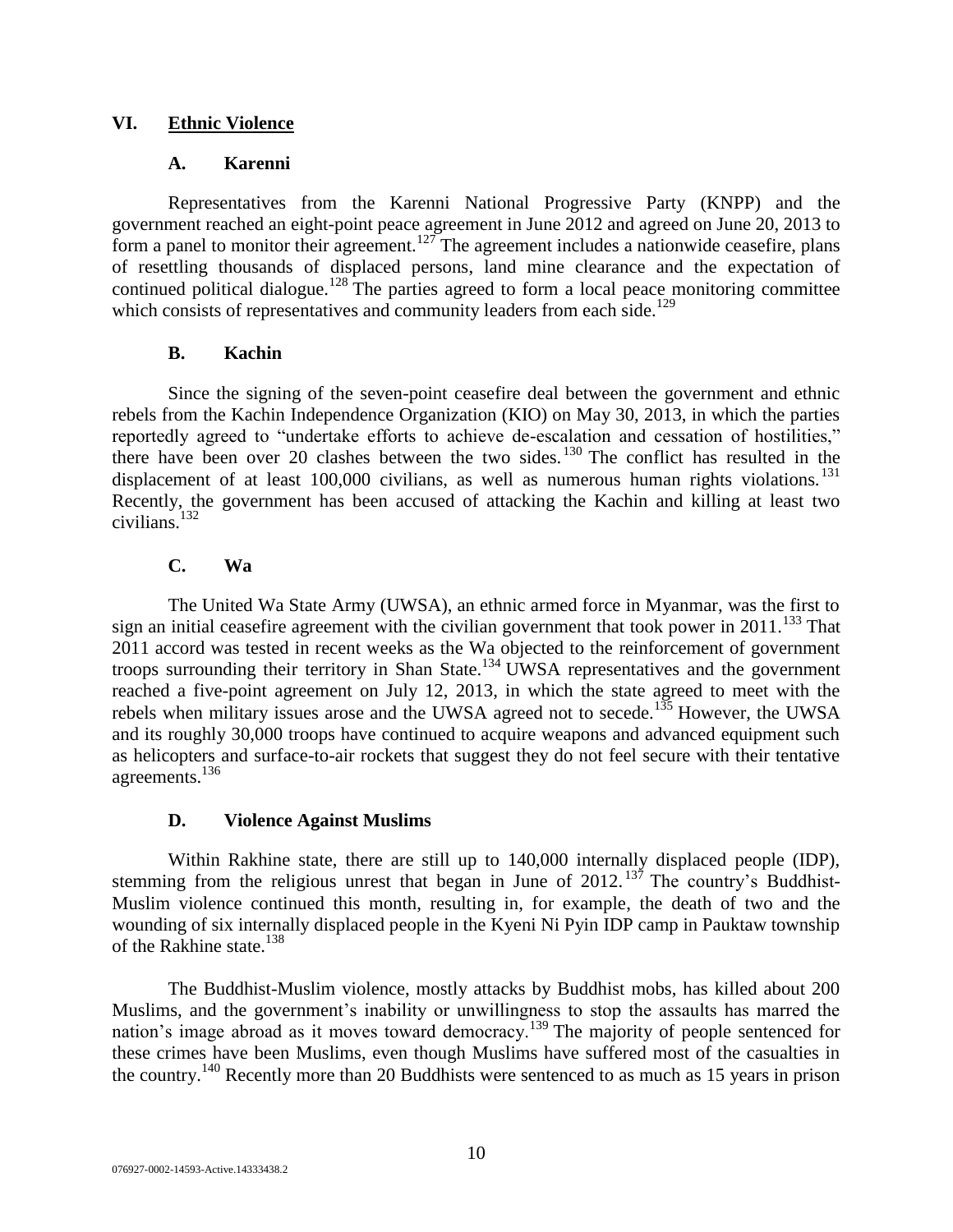for murder and other crimes for rioting, burning and killing in central Myanmar.<sup>141</sup> However, these sentences issued did not erase the sense of unequal justice in Myanmar.<sup>142</sup>

The government has done little to contain the Buddhist-Muslim violence and has continued to allow U Wirathu and other radical monks to give anti-Muslim speeches across the country. <sup>143</sup> A censored Time International cover story placed blame for inciting Buddhist-Muslim violence on U Wirathu and other Buddhist figures in the country: "U Wirathu has been a leading advocate of the '969' campaign, which, among other things, urges Buddhists to patronize Buddhist-run shops. The numerals relate to Buddha and his teachings, but the campaign plays on long-standing tensions—often suppressed during the days of military rule—between Buddhists and Muslims, who, according to official statistics, make up less than 5 percent of the population."<sup>144</sup> The president's office recently called U Wirathu and other Buddhist monks "sons of Buddha" and banned the offending issue of Time.<sup>145</sup>

On July 12, President Thein Sein abolished Myanmar's Nasaka, the border security force, which operates in Rakhine State near the Bangladesh border and has achieved notoriety for enforcing discriminatory laws against Rohingya people.<sup>146</sup> In response, the Special Rapporteur on the situation of human rights in Myanmar, Tomas Ojea Quintana, called for an investigation of human rights abuses committed by the Nasaka and for reform of discriminatory laws that Nasaka used to abuse and extort money from Rohingya people.<sup>147</sup>

<sup>23</sup> *Id.*

 $\mathbf{1}$ United Nations, July 10, 2013[: http://www.un.org/sg/statements/index.asp?nid=6963.](http://www.un.org/sg/statements/index.asp?nid=6963)

<sup>2</sup> *Id.*

<sup>3</sup> Fox News, July 15, 2013[: http://www.foxnews.com/world/2013/07/15/cameron-presses-myanmar-leader-on-human](http://www.foxnews.com/world/2013/07/15/cameron-presses-myanmar-leader-on-human-rights/print#ixzz2Z8UcpdmA)[rights/print#ixzz2Z8UcpdmA;](http://www.foxnews.com/world/2013/07/15/cameron-presses-myanmar-leader-on-human-rights/print#ixzz2Z8UcpdmA) The Irrawaddy, July 18, 2013: [http://www.irrawaddy.org/archives/40305.](http://www.irrawaddy.org/archives/40305)

 $\frac{4}{\text{Chatham House, July 15, 2013}}$ 

[http://www.chathamhouse.org/sites/default/files/public/Meetings/Meeting%20Transcripts/150713Sein.pdf.](http://www.chathamhouse.org/sites/default/files/public/Meetings/Meeting%20Transcripts/150713Sein.pdf)

<sup>&</sup>lt;sup>5</sup> The New York Times, July 16, 2013[: http://www.nytimes.com/2013/07/16/world/asia/myanmar-admits-to-political](http://www.nytimes.com/2013/07/16/world/asia/myanmar-admits-to-political-prisoners-pledging-their-freedom.html)[prisoners-pledging-their-freedom.html.](http://www.nytimes.com/2013/07/16/world/asia/myanmar-admits-to-political-prisoners-pledging-their-freedom.html)

<sup>&</sup>lt;sup>6</sup> The Irrawaddy, July 16, 2013: [http://www.irrawaddy.org/archives/40175.](http://www.irrawaddy.org/archives/40175)

<sup>7</sup> Eleven Myanmar, July 17, 2013: [http://elevenmyanmar.com/national/2791-myanmar-to-cooperate-with-eu-to-combat](http://elevenmyanmar.com/national/2791-myanmar-to-cooperate-with-eu-to-combat-international-crime)[international-crime.](http://elevenmyanmar.com/national/2791-myanmar-to-cooperate-with-eu-to-combat-international-crime)

<sup>8</sup> The Irrawaddy, July 25, 2013: [http://www.irrawaddy.org/archives/40711.](http://www.irrawaddy.org/archives/40711) *Id.*

<sup>9</sup>

<sup>10</sup> Mizzima, July 23, 2013,http://www.mizzima.com/news-91481/prisoner-watch/9724-constitution-review-committeeformed-by-parliament?tmpl=component&print=1&layout=default&page=

 $\frac{11}{12}$  *Id.* 

 $\frac{12}{13}$  *Id.* 

<sup>&</sup>lt;sup>13</sup> The Irrawaddy, July 11, 2013, http://www.irrawaddy.org/archives/39833<br><sup>14</sup> Mirriges, July 22, 2013 kttp://www.irriges.com/archives/31491/arizon.com

<sup>14</sup> Mizzima, July 23, 2013,http://www.mizzima.com/news-91481/prisoner-watch/9724-constitution-review-committeeformed-by-parliament?tmpl=component&print=1&layout=default&page=

<sup>&</sup>lt;sup>15</sup> The Irrawaddy, July 19, 2013, http://www.irrawaddy.org/archives/40444

 $\frac{16}{17}$  *Id.* 

 $\frac{17}{18}$  *Id.* 

<sup>&</sup>lt;sup>18</sup> DVB, July 10, 2013: http://www.dvb.no/news/burma-publishing-bill-to-reintroduce-censorship-activists/29557<br><sup>19</sup>

 $\frac{19}{20}$  *Id.* 

<sup>&</sup>lt;sup>20</sup> Mizzima, July 10, 2013: http://www.mizzima.com/news/media/9656-press-council-members-threaten-to-resign  $\frac{21}{10}$ 

 $\frac{21}{22}$  *Id.* 

 $\frac{22}{23}$  *Id.*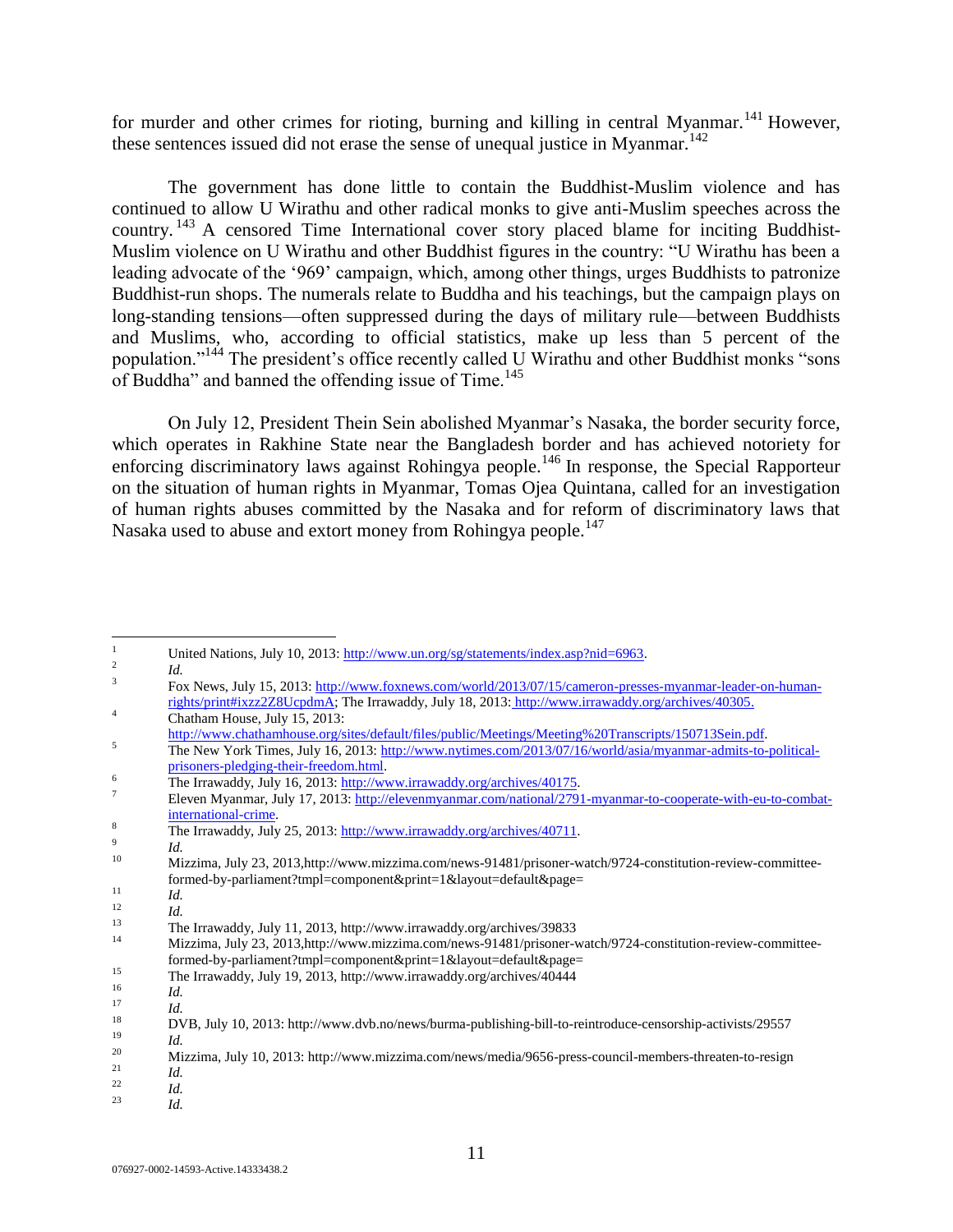| 24       | Id.                                                                                                                                                                                                  |
|----------|------------------------------------------------------------------------------------------------------------------------------------------------------------------------------------------------------|
| 25       | The Irrawaddy, July 18, 2013: http://www.irrawaddy.org/archives/40344.                                                                                                                               |
| 26       | The Irrawaddy, July 30, 2013: http://www.irrawaddy.org/archives/41007.                                                                                                                               |
| 27       | Id.                                                                                                                                                                                                  |
| 28       | Id.                                                                                                                                                                                                  |
| 29       | Eleven Myanmar, July 9, 2013: http://elevenmyanmar.com/politics/2715-parliament-rejects-president-s-amendment-of-                                                                                    |
| 30       | anti-corruption-bill.                                                                                                                                                                                |
| 31       | Id.                                                                                                                                                                                                  |
| 32       | Id.                                                                                                                                                                                                  |
| 33       | Id.                                                                                                                                                                                                  |
|          | Id.                                                                                                                                                                                                  |
| 34       | Catholic Online, July 8, 2013: http://www.catholic.org/international/international_story.php?id=51627.                                                                                               |
| 35       | Mizzima, July 15, 2013: http://www.mizzima.com/news/health/9676-vp-calls-for-end-to-teen-pregnancy.                                                                                                  |
| 36       | Id.                                                                                                                                                                                                  |
| 37       | Id.                                                                                                                                                                                                  |
| 38       | Reliefweb, July 11, 2013: http://reliefweb.int/report/myanmar/unfpa-myanmar-and-ministry-immigration-and-<br>population-celebrate-world-population-day.                                              |
| 39       | The Irrawaddy, July 16, 2013: http://www.irrawaddy.org/archives/40155.                                                                                                                               |
| 40       | Id.                                                                                                                                                                                                  |
| 41       | Id.                                                                                                                                                                                                  |
| 42       |                                                                                                                                                                                                      |
| 43       | Id.                                                                                                                                                                                                  |
| 44       | The Irrawaddy, July 10, 2013: http://www.irrawaddy.org/archives/39761.                                                                                                                               |
| 45       | The Irrawaddy, July 16, 2013: http://www.irrawaddy.org/archives/40155.                                                                                                                               |
| 46       | Id.                                                                                                                                                                                                  |
| 47       | The Irrawaddy, July 18, 2013: http://www.irrawaddy.org/archives/40357.                                                                                                                               |
|          | Id.                                                                                                                                                                                                  |
| 48       | Id.                                                                                                                                                                                                  |
| 49       | Id.                                                                                                                                                                                                  |
| 50       | Id.                                                                                                                                                                                                  |
| 51       | DVB, June 21, 2013: http://www.dvb.no/news/suu-kyi-slams-proposed-inter-faith-marriage-law/28911.                                                                                                    |
| 52       | The Irrawaddy, July 11, 2013: http://www.irrawaddy.org/archives/39852.                                                                                                                               |
| 53       | The Irrawaddy, July 26, 2013: http://www.irrawaddy.org/archives/40807.                                                                                                                               |
| 54       | Id.                                                                                                                                                                                                  |
| 55       | Id.; Myanmar Times, July 29, 2013: http://www.mmtimes.com/index.php/national-news/7643-ministers-trade-places-<br>as-president-shuffles-team.html.                                                   |
| 56       | The Irrawaddy, July 26, 2013: http://www.irrawaddy.org/archives/40807.                                                                                                                               |
| 57       | Id.                                                                                                                                                                                                  |
| 58       | Thomson Reuters, July 15, 2013: http://www.trust.org/item/20130715170444-w7kgx/?source=dpagehead                                                                                                     |
| 59<br>60 | Id.                                                                                                                                                                                                  |
|          | The Los Angeles Times, July 23, 2013: http://www.latimes.com/news/world/worldnow/la-fg-wn-myanmar-political-<br>prisoners-release-20130723,0,3878980.story                                           |
| 61       | Id.                                                                                                                                                                                                  |
| 62       | Australia Network News, July 19, 2013: http://www.abc.net.au/news/2013-07-19/an-lawyer-detention-calls-into-doubt-<br>myanmar-political-prisoner/4832106                                             |
| 63       | Id.                                                                                                                                                                                                  |
| 64       | Myanmar Times, July 29, 2013: http://www.mmtimes.com/index.php/business/7592-new-bank-law-may-spur-                                                                                                  |
| 65       | confidence-the-fine-print-legal-tax-insight.html<br>Id.                                                                                                                                              |
| 66       |                                                                                                                                                                                                      |
| 67       | Id.                                                                                                                                                                                                  |
| 68       | Reuters, July 12, 2013: http://www.reuters.com/article/2013/07/12/myanmar-economy-idUSL4N0FI0MB20130712                                                                                              |
|          | The Irrawaddy, July 12, 2013: http://www.irrawaddy.org/archives/39875; Mizzima, July 9, 2013:                                                                                                        |
| 69       | http://www.mizzima.com/news-91481/prisoner-watch/9650-parliament-adopts-central-bank-law.<br>Myanmar Times, July 22, 2013: http://www.mmtimes.com/index.php/business/7522-central-bank-law-aims-for- |
|          | independence-the-fine-print-legal-tax-insight.html.                                                                                                                                                  |
| 70       | cogitASIA, July 16, 2013: http://cogitasia.com/myanmar-central-bank-freedom-reinforces-economic-fundamentals.                                                                                        |
| 71       | Myanmar Times, July 22, 2013: http://www.mmtimes.com/index.php/business/7522-central-bank-law-aims-for-                                                                                              |
|          | independence-the-fine-print-legal-tax-insight.html.                                                                                                                                                  |
| 72       | Id.                                                                                                                                                                                                  |
| 73       | cogitASIA, July 16, 2013: http://cogitasia.com/myanmar-central-bank-freedom-reinforces-economic-fundamentals.                                                                                        |
| 74       | Mizzima, July 17, 2013: http://www.mizzima.com/business/economy/9697-myanmar-set-for-stock-exchange                                                                                                  |
| 75       | Id.                                                                                                                                                                                                  |

 $\overline{a}$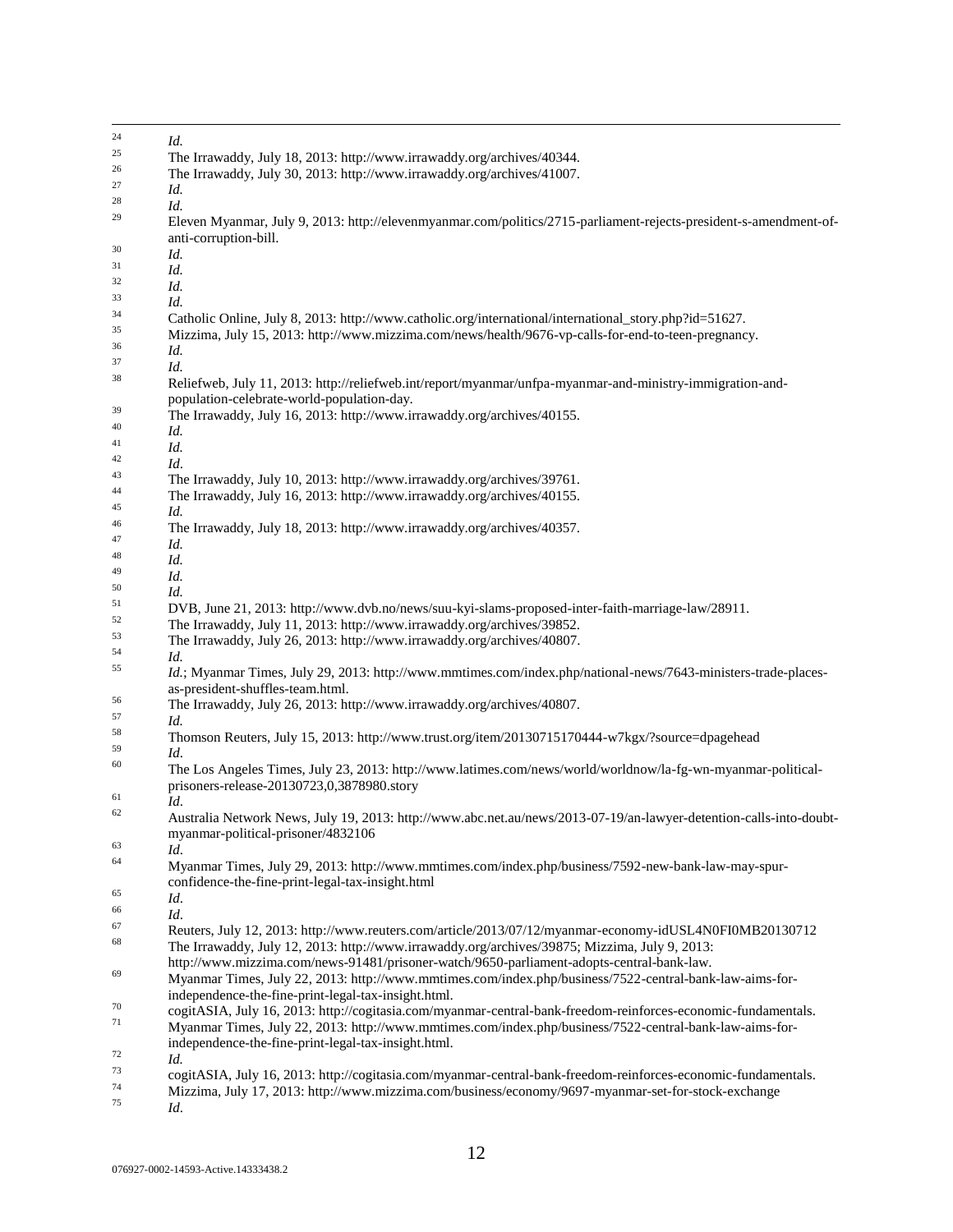| 76         | Id.                                                                                                                                                                                  |
|------------|--------------------------------------------------------------------------------------------------------------------------------------------------------------------------------------|
| 77         | Eleven Myanmar, July 24, 2013: http://elevenmyanmar.com/politics/2864-myanmar-to-redraw-1914-company-act                                                                             |
| 78         | Id.                                                                                                                                                                                  |
| 79         | Id.                                                                                                                                                                                  |
| 80         | Myanmar Times, July 22, 2013: http://www.mmtimes.com/index.php/national-news/7561-despite-a-new-name-farmer-                                                                         |
| 81         | bill-cops-flak.html<br>Myanmar Times, July 29, 2013: http://www.mmtimes.com/index.php/national-news/nay-pyi-taw/7636-farmers-take-                                                   |
| 82         | fight-against-draft-law-to-nay-pyi-taw.html<br>Myanmar Times, July 22, 2013: http://www.mmtimes.com/index.php/national-news/7561-despite-a-new-name-farmer-                          |
| 83         | bill-cops-flak.html                                                                                                                                                                  |
| 84         | Id.<br>Myanmar Times, July 29, 2013: http://www.mmtimes.com/index.php/national-news/nay-pyi-taw/7636-farmers-take-                                                                   |
| 85         | fight-against-draft-law-to-nay-pyi-taw.html<br>Eleven Myanmar, July 10, 2013: http://www.elevenmyanmar.com/business/2728-myanmar-receives-over-us-423-<br>million-foreign-investment |
| 86         | Id.                                                                                                                                                                                  |
| 87         | Id.                                                                                                                                                                                  |
| 88         | Eleven Myanmar, July 19, 2013: http://www.elevenmyanmar.com/business/2808-eu-reopens-preferential-trade-with-<br>myanmar                                                             |
| 89<br>90   | Europa Press Releases, July 18, 2013: http://europa.eu/rapid/press-release_IP-13-695_en.htm                                                                                          |
| 91         | Id.                                                                                                                                                                                  |
| 92         | TTR Weekly, July 4, 2013: http://www.ttrweekly.com/site/2013/07/myanmar-to-build-new-airport-2/                                                                                      |
| 93         | Id.                                                                                                                                                                                  |
| 94         | Id.                                                                                                                                                                                  |
| 95         | Id.                                                                                                                                                                                  |
| 96         | Id.                                                                                                                                                                                  |
|            | Eleven Myanmar, July 24, 2013: http://www.elevenmyanmar.com/business/2852-three-companies-chosen-to-operate-<br>transport-services                                                   |
| 97         | Id.                                                                                                                                                                                  |
| 98         | China Daily, July 28, 2013: http://usa.chinadaily.com.cn/business/2013-07/28/content_16844673.htm                                                                                    |
| 99         | Id.                                                                                                                                                                                  |
| 100        | Eleven Myanmar, July 19, 2013: http://www.elevenmyanmar.com/business/2809-uk-to-invest-in-myanmar-s-oil-gas-<br>and-travel-sectors                                                   |
| 101        | Id.                                                                                                                                                                                  |
| 102        | Global Times, July 8, 2013: http://www.globaltimes.cn/content/794523.shtml                                                                                                           |
| 103<br>104 | Id.<br>Eleven Myanmar, July 26, 2013: http://elevenmyanmar.com/business/2867-e-sun-bank-s-opens-representative-office-                                                               |
| 105        | in-myanmar                                                                                                                                                                           |
| 106        | Id.                                                                                                                                                                                  |
|            | Eleven Myanmar, July 28, 2013: http://www.elevenmyanmar.com/business/2892-mercedes-benz-company-introduces-<br>spare-parts-and-service-centre-in-yangon                              |
| 107        | Eleven Myanmar, July 26, 2013: http://www.elevenmyanmar.com/business/2892-mercedes-benz-company-introduces-<br>spare-parts-and-service-centre-in-yangon                              |
| 108        | Eleven Myanmar, July 12, 2013: http://www.elevenmyanmar.com/business/2745-general-motors-to-sell-chevrolets-in-<br>myanmar                                                           |
| 109        | Eleven Myanmar, July 11, 2013: http://www.elevenmyanmar.com/business/2737-mitsubishi-nippon-koei-eye-to-<br>invest-in-myanmar                                                        |
| 110        | Id.                                                                                                                                                                                  |
| 111        | Eleven Myanmar, July 27, 2013: http://www.elevenmyanmar.com/national/2880-hundreds-gather-in-protest-against-                                                                        |
| 112        | seized-lands-in-yangon<br>Id.                                                                                                                                                        |
| 113        | Id.                                                                                                                                                                                  |
| 114        | Id.                                                                                                                                                                                  |
| 115        | Eleven Myanmar, July 13, 2013: http://www.elevenmyanmar.com/national/2754-mps-call-for-prompt-actions-to-<br>resolve-land-grabbing                                                   |
| 116        | Id.                                                                                                                                                                                  |
| 117        | Id.                                                                                                                                                                                  |
| 118        | Mizzima, July 18, 2013: http://www.mizzima.com/news/myanmar/9710-land-seizures-amount-to-area-larger-than-                                                                           |
| 119        | yangon                                                                                                                                                                               |
| 120        | Irrawaddy, July 18, 2013: http://www.irrawaddy.org/archives/40320<br>Id.                                                                                                             |